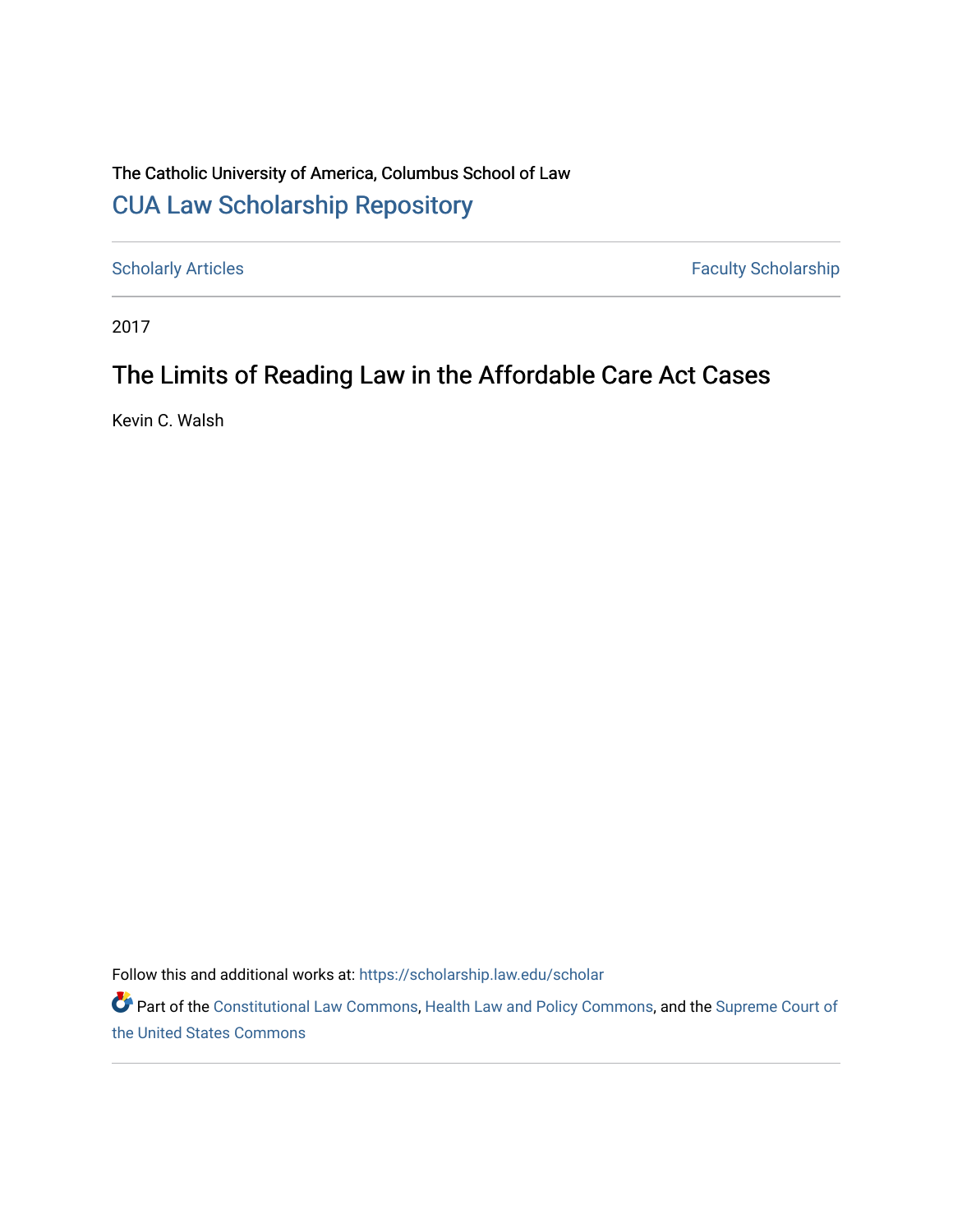# THE LIMITS OF *READING LAW* **IN** THE AFFORDABLE CARE **ACT CASES**

### *Kevin C. Walsh\**

#### **INTRODUCTION**

One of the most highly lauded legacies of Justice Scalia's decades-long tenure on the Supreme Court was his leadership of a movement to tether statutory interpretation more closely to statutory text. His dissents in the Affordable Care Act cases-*National Federation of Independent Business v. Sebelius<sup>1</sup>*and *King v. BurweU<sup>2</sup> -demonstrate* both the nature and the limits of his success in that effort.

These were two legal challenges, one constitutional and the other statutory, that threatened to bring down President Obama's signature legislative achievement, the Patient Protection and Affordable Care Act. Both times the Court swerved away from a direct collision. And both times Justice Scalia accused the Court majority-led by Chief Justice Roberts-of twisting the statutory text.<sup>3</sup>

Justice Scalia was right about the twistifications. But that does not mean he was right to condemn them both. Sometimes the governing law of interpretation calls on judges to adopt an interpretation other than the one that most straightforwardly follows from the application of standard interpretive conventions to statutory text.<sup>4</sup>

*<sup>©</sup>* 2017 Kevin C. Walsh. Individuals and nonprofit institutions may reproduce and distribute copies of this Essay in any format at or below cost, for educational purposes, so long as each copy identifies the author, provides a citation to the *Notre Dame Law Review,* and includes this provision in the copyright notice.

<sup>\*</sup> Professor of Law, University of Richmond School of Law. I thank the editors of the *Notre Dame Law Review* and participants in this symposium on Justice Scalia's legacy in the federal courts.

<sup>1 132</sup> S. Ct. 2566 (2012). The dissent in this case was ajoint dissent authored at least in part by Justice Scalia. *Id.* at 2642 (Scalia, J., Kennedy, J., Thomas, J., & Alito, J., dissenting). From the language of the statutory interpretation section, it appears that Justice Scalia was at least a contributing author, and perhaps the sole author, of that section.

<sup>2 135</sup> **S.** Ct. 2480 (2015).

<sup>3</sup>*Id.* at 2496-507 (Scalia, J., dissenting); *NFIB,* 132 **S.** Ct. at 2642-77 (Scalia, J., dissenting).

<sup>4</sup> The phrase "law of interpretation" has recently been in wider circulation as the title of an insightful article about the law of interpretation. *See* William Baude & Stephen E. Sachs, *The Law of Interpretation,* 130 HARv. L. REv. 1079 (2017). By using the phrase, I do not mean to adopt all of the particulars of Baude's and Sachs's outlook. I do mean,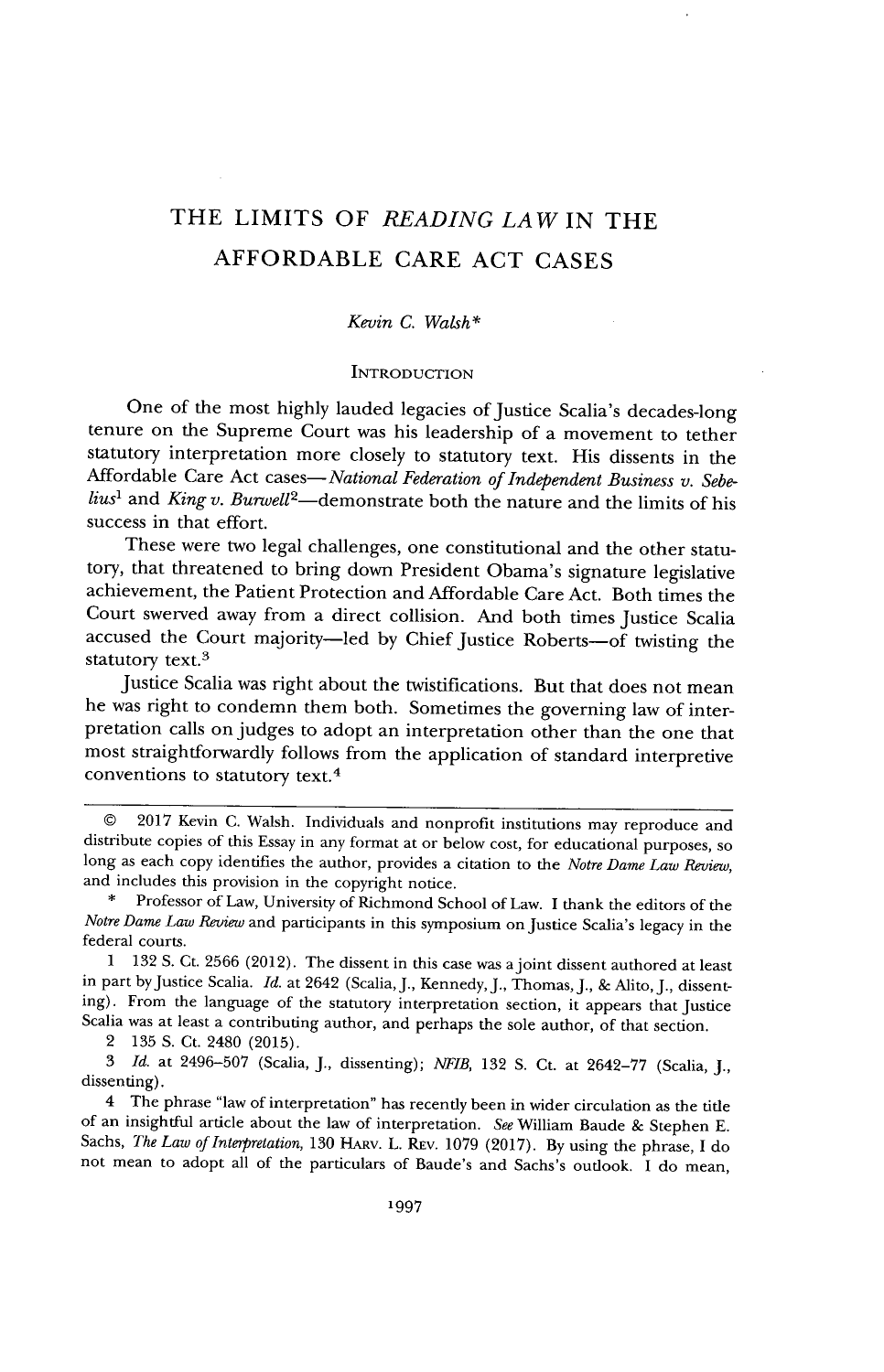*NFIB v. Sebelius* was just such a case. The Supreme Court had to choose between two interpretations of a provision regarding mandatory insurance coverage.<sup>5</sup> The most straightforward interpretation-as a requirement to have the right kind of insurance, backed up by a financial penalty for noncompliance—would have resulted in a holding of unconstitutionality.<sup>6</sup> A textually inferior interpretation-as a tax on not having the requisite insurance—would have avoided such a holding.<sup>7</sup> Under the Court's precedent governing that kind of choice, the Court was required to choose the constitutionally salvific interpretation-even over the textually superior one-as long as it was "reasonable" and "fairly possible" to read it that way. 8 And it was.

In *King v. Burwell,* by contrast, the law of interpretation did not authorize the Justices to opt for the textually inferior interpretation. Chief Justice Roberts found ambiguity in unambiguous statutory text and then resolved that ambiguity by reference to an interpretation that would make the "legislative plan" work.<sup>9</sup>

Because Chief Justice Roberts avoided explicit reference to legislative purpose and legislative history-two hallmarks of the "bad old days" before the rise of Scalian textualism<sup>10</sup>—he was constrained to generate ambiguity through textual analysis. And it is precisely because of this constraint that careful opinion readers can see where his reasoning comes up short. This is a testimony to Justice Scalia's success in leading the Court away from a more purposive approach toward a more textualist approach. But Justice Scalia and his textualism were still losers in *King.* Scalia's need to dissent in that case shows not only the limits of textualism's ascendancy, but also the need for a sounder jurisprudential footing for textualist interpretive practice.

The interpretive intentionalism elaborated by Richard Ekins in recent years would have provided a jurisprudential foundation that enabled engagement of Roberts on his own terms.<sup>11</sup> A comparison of Ekins's account of legislative intent with Roberts's conception of the legislative plan enables one to understand why the plan legislated by Congress-not the altered plan

though, to affiliate my usage with Baude's and Sachs's insofar as they use "law of interpretation" to describe a body of customary general law.

*<sup>5</sup> NFIB,* 132 **S.** Ct. at 2593-98.

*<sup>6</sup> Id.* at 2593.

<sup>7</sup>*Id.* at 2593-98. To come within Congress's authority, it was necessary for the Supreme Court not only to treat the mandate as a tax, but also to conclude that it was not a direct tax requiring apportionment by population. *Id.* at 2598-99.

<sup>8</sup> *Id.* at 2593-97.

<sup>9</sup> King v. Burwell, 135 S. Ct. 2480, 2489-96 (2015).

<sup>10</sup>*See* Paul D. Clement, Remarks at Proceedings of the Bar and Officers of the Supreme Court of the United States (Nov. 4, 2016), https://www.supremecourt.gov/pdf/ ScaliaBarMeetingRemarks **-**v6.pdf (describing an interaction at oral argument regarding the "bad old days" of implying causes of action as having ended when justice Scaliajoined the bench).

<sup>11</sup> *See generally* RicHARD **EKINS, THE** NATURE **OF LEGIsLATIvE INTENT** (2012).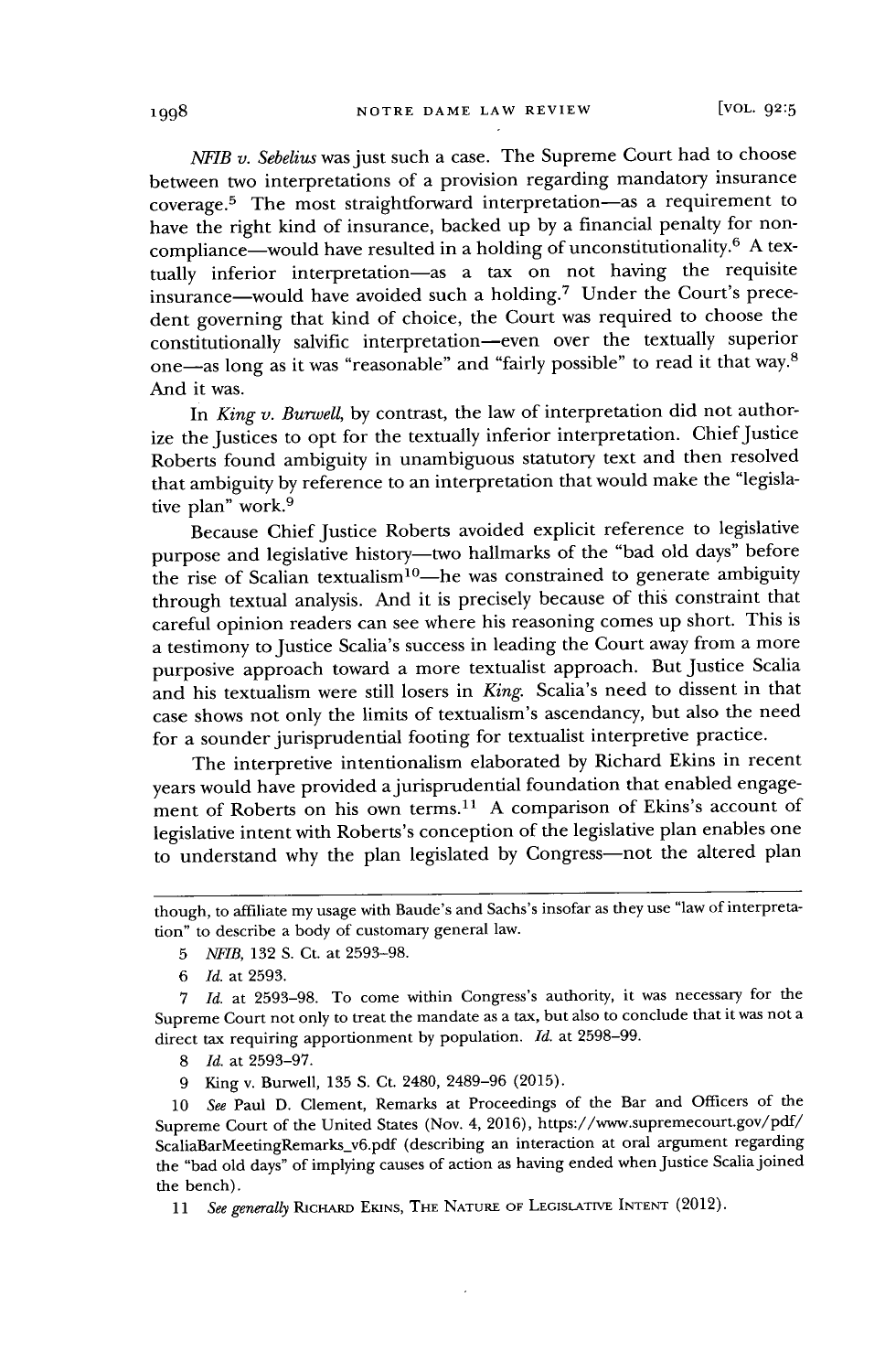advanced by the Obama Administration and accepted by the Court majority-should have been treated as authoritative in *King.<sup>12</sup>*

A jurisprudentially grounded theory of interpretation-whether textualist, intentionalist, pragmatist, or what have you-matters in a peculiarly important way in actual adjudication. It does not legally control, at least not directly. The law of interpretation does. But the law of interpretation is largely unwritten and largely uncodified. It yields no uniquely correct directive in some cases. And there are more of these "hard cases" the further one goes into the courts and up the appellate hierarchy.

In these hard cases, a jurisprudentially grounded theory of interpretation orients attention and choice. The orientation it provides is just that. It is about the object of interpretation, more about interpretive outlook than algorithm. And its implementation is never pure, in the sense of being unconstrained by prior authoritative settlements and institutional considerations. But by providing an account of the central case or ideal type of legislation and interpretation and adjudication, jurisprudentially grounded theory not only orients interpreters in particular cases. It also explains how changes in the law of interpretation may be justified and provides a basis for evaluating changes over time.

This Essay's exposition proceeds in three Parts. The first presents *NFIB v. Sebelius* as an illustration of the law of interpretation-as distinct from any particular theory of interpretation-at work. The decisive judicial activity was "interpretation" in only a loose, nonfocal use of the term. The second Part examines *King v. BurwelL* The dueling opinions in this case show how the success of Scalian textualism in practice has left it theoretically impoverished in answering appeals to the legislative plan on their own terms. The third Part introduces the intentionalism elaborated by Richard Ekins as an improved jurisprudential foundation for an approach to statutory interpretation in theory that dovetails significantly with Justice Scalia's textualism in practice. I conclude with the contention that Justice Scalia's leadership moved the law of interpretation closer to the central case of statutory interpretation appropriate for our constitutional order. He thereby lawfully improved that law over the course of his judicial tenure even though-over time-this involved transforming rather than simply transmitting the law of interpretation that had been handed down to him.

## I. THE LAW OF INTERPRETATION **AT** WORK IN *NFIB v. SEBELIUS*

The Supreme Court's legal assessment of 26 U.S.C. § 5000A in *NFIB v*. *Sebelius* shows how specific guidance supplied by the law of interpretation can override the orientation supplied by a general theory of statutory interpretation. The statutory text in question-§ 5000A-was the home for the part of the Affordable Care Act commonly known as the individual mandate.<sup>13</sup> This was a mechanism for inducing insurance coverage. Just how to understand

<sup>12</sup> *See infra* Part III.

<sup>13</sup> *NFIB,* 132 S. Ct. at 2580.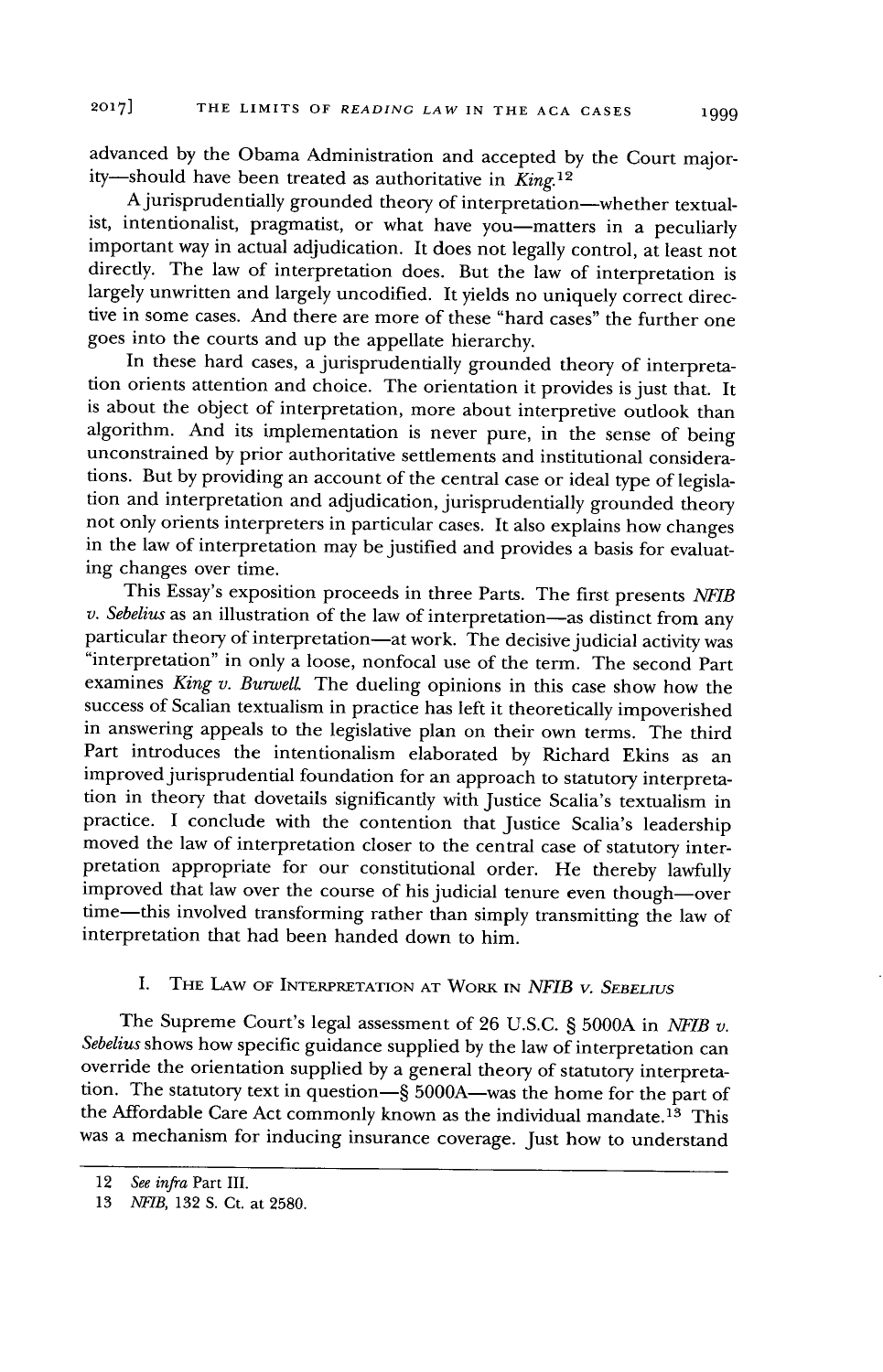or describe that mechanism is the interpretive issue that divided the Court. Was the "individual mandate" a requirement enforced by a penalty for noncompliance, or was it instead a tax on going without the required coverage?

The driver of this interpretive inquiry was a prior constitutional analysis. If § 5000A was a requirement enforced via a financial penalty for noncompliance, it would be unconstitutional because it would be outside of Congress's regulatory authority under the Commerce and Necessary and Proper Clauses.<sup>14</sup> But if § 5000A was only a tax on going without the required insurance, it would be within Congress's tax-laying authority (as long as it was not a direct tax). $15$ 

Chief Justice Roberts, writing for a majority of the Court, went with the "just a tax" interpretation.<sup>16</sup> This was not "[t]he most straightforward reading," Chief Justice Roberts openly acknowledged, but it was a "reasonable one."<sup>17</sup> And that was enough.

Everyone knew there was a thumb on the interpretive scale; both the majority and dissenting opinions acknowledged as much. The requirementenforced-by-penalty interpretation would result in constitutional invalidation, while the tax interpretation could bring the provision within Congress's taxing power (as long as it was not a direct tax). This state of affairs triggered the principle that "every reasonable construction must be resorted to, in order to save a statute from unconstitutionality."<sup>18</sup> The interpretive question before the Court, then, was not whether the saving construction "is the most natural interpretation of the mandate, but only whether it is a 'fairly possible' one."<sup>19</sup> For its part, the dissent agreed with the "fairly possible" standard as well.20 The differences came in application.

Chief Justice Roberts's investigation of whether it was "fairly possible" to treat § **5000A** as a tax drew a "functional approach" from Supreme Court precedent policing the  $\text{tax}/\text{penalty}$  line.<sup>21</sup> This approach looks at how the provision functions rather than how Congress labeled it. Roberts identified a number of features that made it "fairly possible" to view § 5000A as a tax: the amount due was close to, and sometimes lower than, the price of insurance (in contrast with a prohibitively high penalty masquerading as a "tax"); there was no scienter requirement (in contrast with many requirements backed up by penalties); and the IRS was prohibited from using certain enforcement tools, including criminal prosecutions (in contrast with other requirements labeled as "taxes" but held to be penalties).<sup>22</sup> Roberts also noted that the

- 21 *Id.* at 2595 (majority opinion).
- 22 *Id.* at 2595-96.

<sup>14</sup> *Id.* at 2584-93.

<sup>15</sup> *Id.* at 2593-98.

<sup>16</sup> The provision's constitutionality then depended on the Court's further determination that the tax imposed was not a "direct tax" that would have had to have been apportioned a certain way. *Id.* at 2598.

<sup>17</sup> *Id.* at 2593-94.

<sup>18</sup> *Id.* at 2594 (quoting Hooper v. California, 155 U.S. 648, 657 (1895)).

<sup>19</sup> *Id.* (quoting Crowell v. Benson, 285 U.S. 22, 62 (1932)).

<sup>20</sup> *See id.* at 2651 (Scalia, J., Kennedy, J., Thomas, J., Alito, J., dissenting).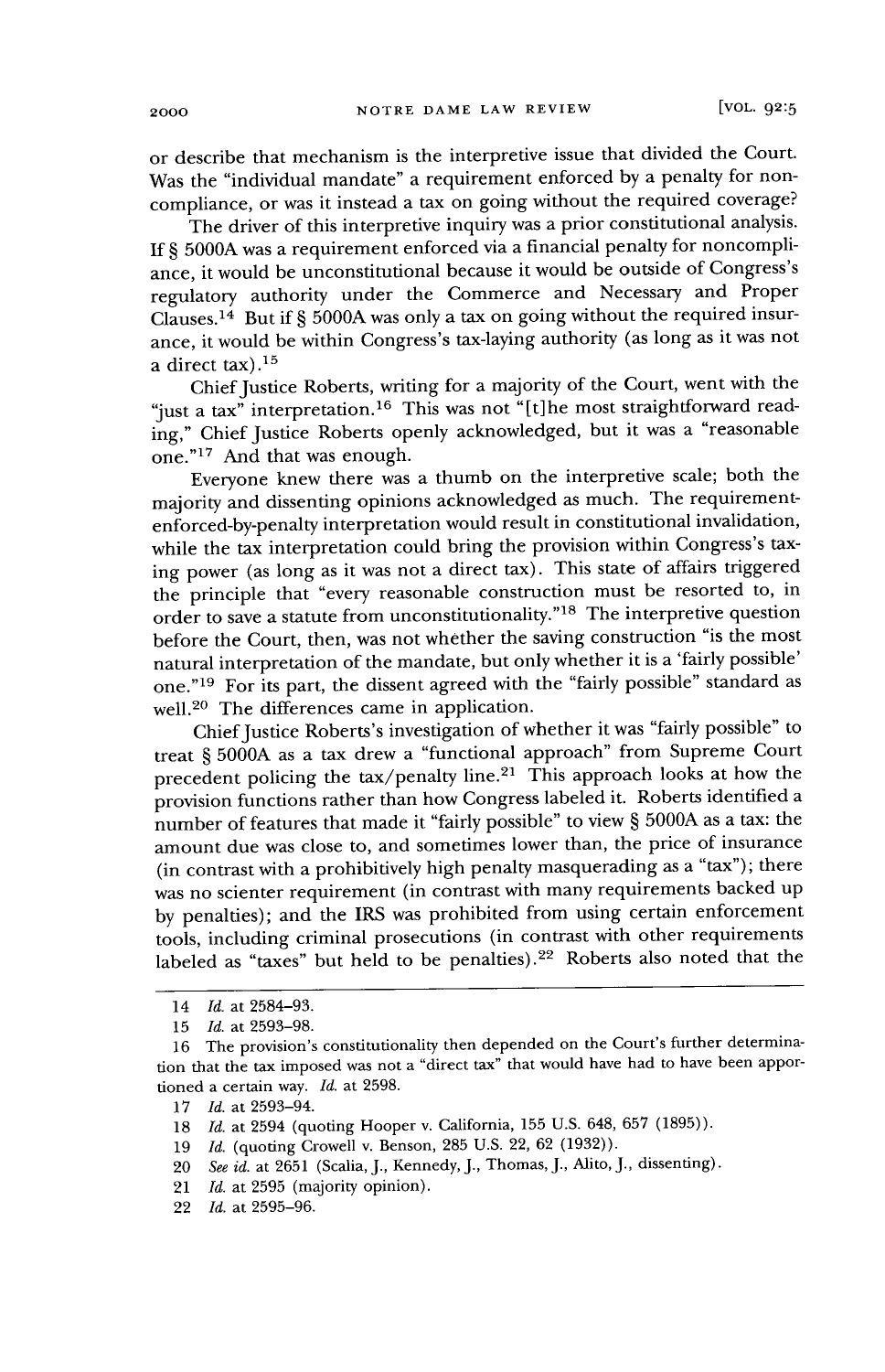Court had previously upheld many taxes that were also designed to influence conduct.<sup>23</sup>

The joint dissent had a number of strong counterarguments. Perhaps the strongest was that § 5000A had separate exemptions from the insurance requirement and from the financial penalty, suggesting that the two had distinct legal effect (rather than being combined to operate as a tax on not having compliant insurance).24 Another strong argument was that the Court had never previously taken something denominated a "penalty" and treated it as a tax; the functional approach from the Court's precedent had only been used to take something denominated a "tax" and treat it as a disguised penalty.<sup>25</sup>

The joint dissent's problem was that, once there was a foothold in precedent for a functional approach to decide how to characterize something as either a tax or a penalty, the "fairly possible" standard was not a difficult one to meet. Indeed, the tax-like features of § 5000A had led some observers (including me), and some lower court judges (including Judge Kavanaugh of the D.C. Circuit, for example), to believe that the Court might not have been permitted to get to the merits because the challenge was blocked by the Tax Anti-Injunction Act.<sup>26</sup>

The resolution of the tax/penalty interpretive question in *AIB* shows the limits of any general theory of statutory interpretation in contrast with specific controlling requirements from the law of interpretation. The decisive principle of interpretation in *NFIB* was the very low "fairly possible" threshold that the "just a tax" interpretation had to cross in order to become the interpretation the Justices were required to adopt. That principle is an implementing rule for a constitutional-doubt canon that Justice Scalia and his coauthor, Bryan Garner, endorse in *Reading Law.*<sup>27</sup> But it is not really a rule for "reading law" as much as it is for determining the legal effect of statutory language through application of a legal principle.<sup>28</sup>

In his earlier book, *A Matter of Interpretation,* Justice Scalia criticized "substantive" canons like the constitutional-doubt canon as placing "a thumb of

27 *See* **ANTONIN ScALIA** *&* BRYAN A. GARNER, READING LAw: THE INTERPRETATION OF **LEGAL** TEXTS 247-51 (2012).

28 *Id.* at 249 (contending that a "more plausible basis for the rule" than as an assessment of probable meaning "is that it represents judicial policy-a judgment that statutes *ought not* to tread on questionable constitutional grounds unless they do so clearly, or perhaps a judgment that courts should minimize the occasions on which they confront and perhaps contradict the legislative branch").

<sup>23</sup> *Id.* at 2596.

<sup>24</sup> *Id.* at 2653 (Scalia, J., Kennedy, J., Thomas, J., & Alito, *J.,* dissenting).

<sup>25</sup> *Id.*

<sup>26</sup> *See, e.g.,* Seven-Sky v. Holder, 661 F.3d 1, 22 (D.C. Cir. 2011) (Kavanaugh, J., dissenting); Kevin C. Walsh, *The Anti-Injunction Act, Congressional Inactivity, and Pre-Enforcement Challenges to § 5000A of the Tax Code,* 46 U. **RICH.** L. REv. 823, 824 (2012). In *NFIB,* the Supreme Court held that the Tax Anti-Injunction Act did not pose a barrier because, in contrast with the functional approach for the constitutional avoidance analysis, the "penalty" label chosen by Congress controlled that statutory analysis. 132 S. Ct. at 2582-84.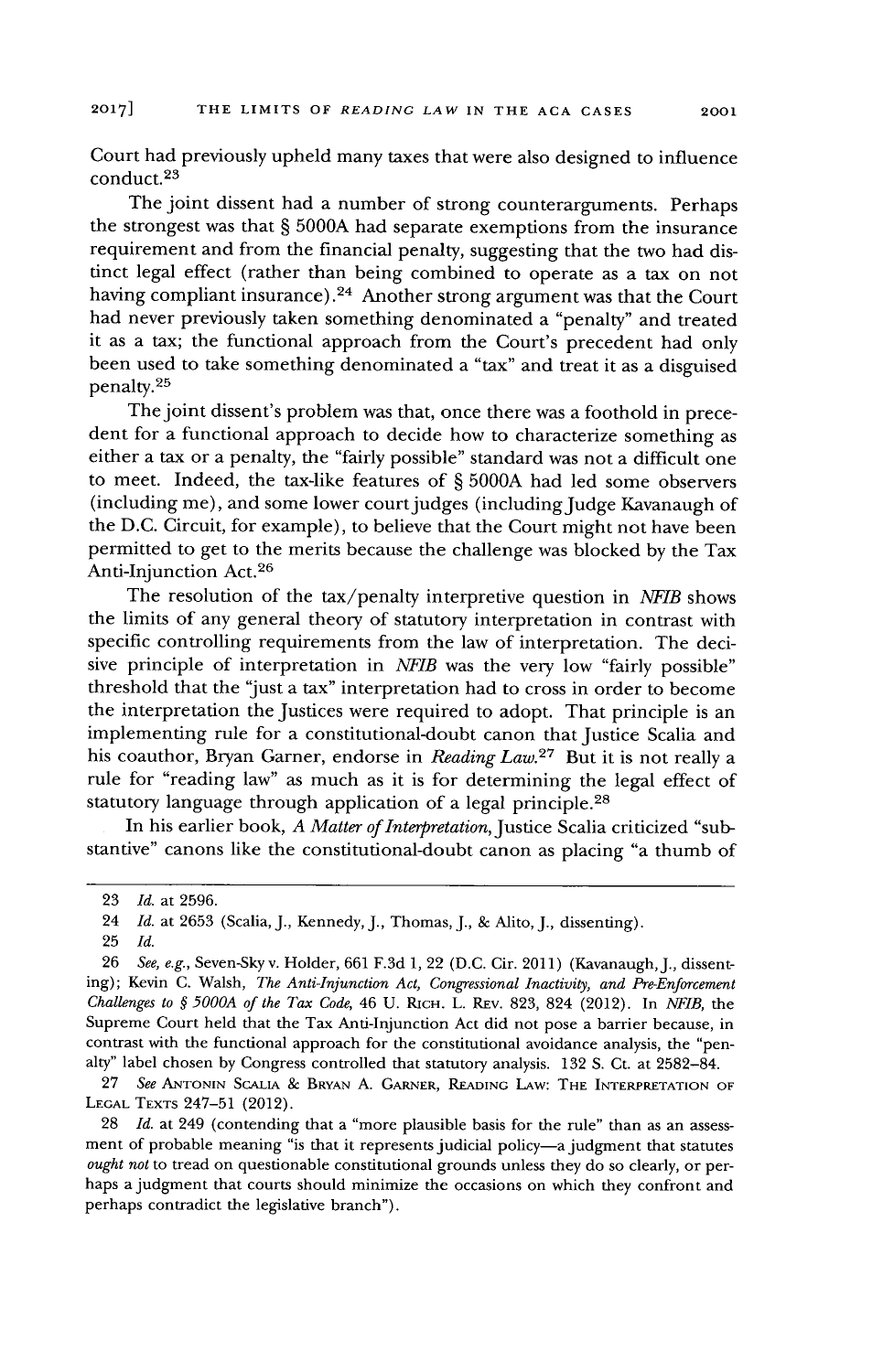indeterminate weight" on the interpretive scale.<sup>29</sup> He had a point; the canon does place a thumb on the scale. "Indeterminate weight" is too strong, though. The Court's precedents setting the "every reasonable construction" and "fairly possible" standards provided some guidance regarding the weight in *ATFIB.* The case was not one in which the Justices first had to decide whether the statute was ambiguous, which is a matter about which reasonable judges can often disagree.<sup>30</sup> Rather, the Justices were told to see if the saving construction was "reasonable" and "fairly possible."<sup>31</sup> And given all the taxlike characteristics of the required payment, including how it was assessed and collected, that standard was pretty easily met. If anything, the Supreme Court's determination that the challenge in *NEIB* could go forward despite the Anti-Injunction Act is more open to criticism than the majority's determination that it was "fairly possible" to treat **§** 5000A as imposing a tax. The constitutional-doubt canon does not derive from a theory of statutory interpretation, but instead from an account of constitutional adjudication or of constitutional implementation. It is a contingent feature of the constitutional order in the United States, not a necessary feature of every system in which judges assess the constitutionality of statutes. Whatever objections may fairly be made to the constitutional-doubt canon as a matter of policy or of separation of powers law, though, it is reasonably well-established in the law of interpretation in the United States at present.

As the law of interpretation develops over time, it may even turn out that *NFIB* becomes authority for a refinement of the constitutional-doubt canon. In *NEIB v. Sebelius,* the canon lowered the cost of developing constitutional doctrine, and this may be one permissible consideration in evaluating the constitutional-doubt canon's fit with the rest of the system. One feature of the constitutional analysis that none of the opinions mentions, though, is the way in which the constitutional line transgressed by the mandate-as-requirement was a function of new doctrinal line-drawing with respect to the Commerce Clause and the Necessary and Proper Clause. Perhaps the judicial thumb should be even heavier than usual when the constitutional problem to be avoided results from a doctrinal line newly drawn in the very same case in which the constitutional-doubt canon is being applied. Or perhaps not. The salient point for present purposes is that the right interpretive rules are a function not simply of interpretive theory but of law, and the ingredients include separation of powers considerations specific to the judicial function in addition to more standard considerations related to legislation and interpretation.

 $\ddot{\mathbf{v}}$ 

<sup>29</sup> ANTONIN ScAiIA, A MATTER OF INTERPRETATION: FEDERAL **COURTS AND** THE LAW 28 (Amy Gutmann ed., 1997).

<sup>30</sup> *See* Brett M. Kavanaugh, *Fixing Statutory Interpretation,* 129 HAv. L. REV. 2118, 2134-44 (2016) (reviewing ROBERT A. KATZMANN, **JUDGING STATUTES** (2014)).

<sup>31</sup> *NFIB,* 132 S. Ct. at 2594 (first quoting Crowell v. Benson, 285 U.S. 22, 62 (1932); and then quoting Hooper v. California, 155 U.S. 648, 657 (1895)).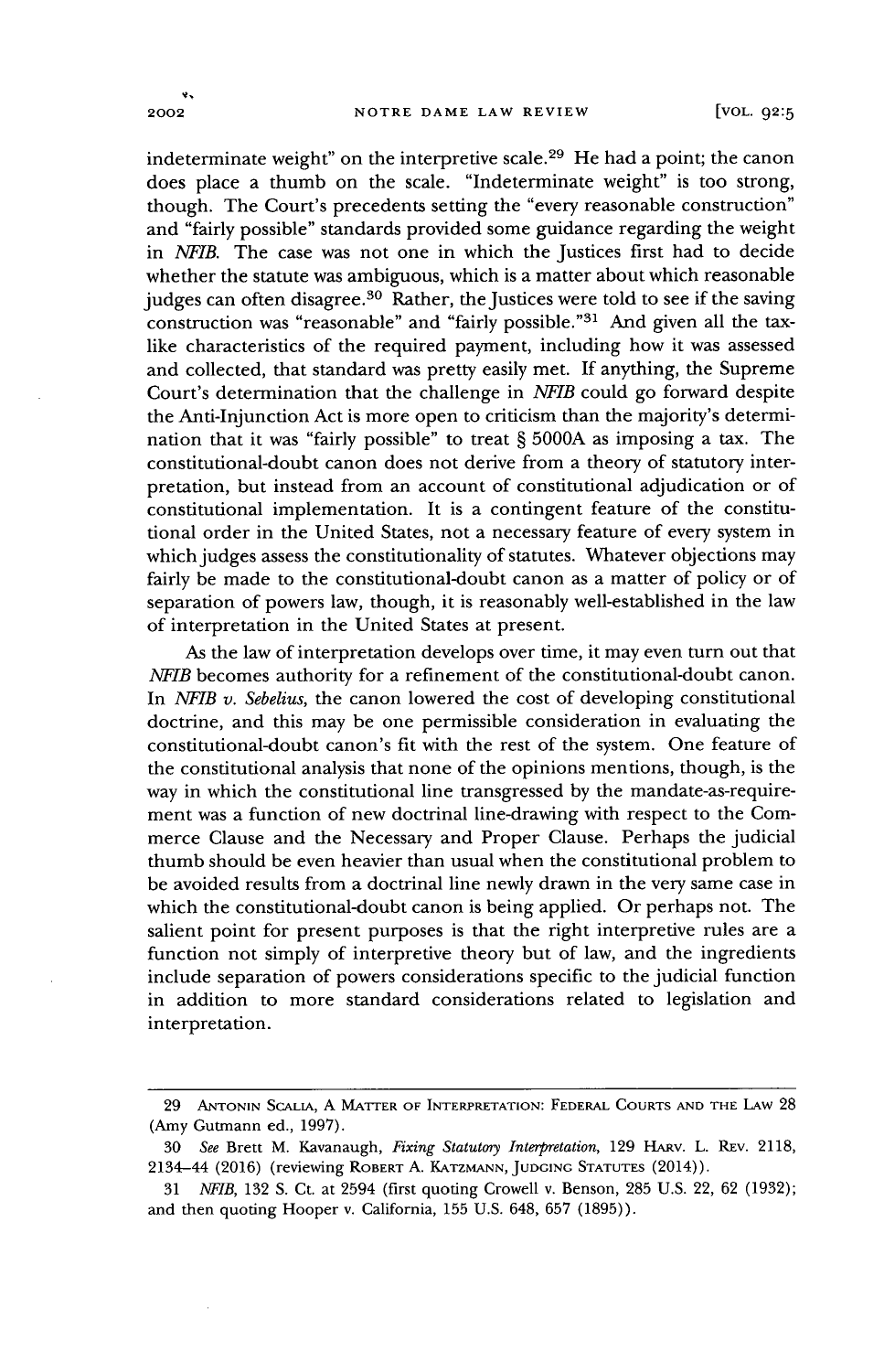#### **II. A TEST** OF TEXTUALISM IN *KING V. BURWELL*

In contrast with *NFIB v. Sebelius, King v. Burwell* is a case in which the law of interpretation did not authorize abandonment of the most straightforward reading of the statutory text. The back-and-forth between Chief Justice Roberts and Justice Scalia in this case shows the substantial advances made by textualism as well as its vulnerability from its lack of conceptual resources to confront arguments from legislative intent on their own turf.

The interpretive question in *King* was whether an insurance exchange established by the federal government as a fallback or stand-in for a stateestablished insurance exchange counted as an "Exchange established by the State under [42 U.S.C. § 18031]."32 If such federally-created exchanges did not count as "established by the State" within the meaning of this provision, participants in such exchanges would not be eligible to receive tax credits to subsidize the purchase of health insurance coverage.<sup>33</sup>

It would be more tedious than useful to summarize here the many arguments on both sides of the interpretive dispute. Even a capsule description of the basic orientation of the opinions risks misleading. But it is still possible to get a basic idea of the differing approaches of Chief Justice Roberts and Justice Scalia by focusing on a few considerations. First, Justice Scalia thought that the statutory language "established by the State" was unambiguous.<sup>34</sup> Chief Justice Roberts, by contrast, found the provision ambiguous based on a variety of considerations arising out of relationships of this text with other pieces of statutory text.<sup>35</sup> Second, Roberts resolved the ambiguity in favor of an understanding that included federally-established exchanges. <sup>36</sup> Although Scalia thought there was no ambiguity to resolve, he advanced arguments to show why Congress might reasonably have limited the tax credits only to state exchanges.<sup>37</sup> Third, Chief Justice Roberts did not defer to the IRS or any other agency regarding the availability of tax credits.<sup>38</sup> Applying what has been dubbed the Major Questions Doctrine, Chief Justice Roberts determined that Congress did not intend the availability or unavailability of tax credits on federally-established exchanges to depend on agency interpretation.<sup>39</sup>

In my view, Justice Scalia was right. There was no ambiguity to resolve. It is a testimony to the strides made by Scalia's brand of textualism that Chief Justice Roberts invoked neither legislative history nor "purpose" when wresding with the seemingly unambiguous statutory text. But Roberts was still able to bring functional considerations and practical consequences into his

- 35 *Id.* at 2492 (majority opinion).
- 36 *Id.* at 2496.
- 37 *Id.* at 2504 (Scalia, J., dissenting).
- 38 *Id.* at 2489 (majority opinion).
- 39 *Id.*

<sup>32</sup> Kingv. Burwell, 135 **S.** Ct. 2480, 2487 (2015) (emphasis omitted) (quoting 26 U.S.C. § 36B(b)(2)(A) (2012)).

<sup>33</sup> *Id.*

<sup>34</sup> *Id.* at 2497 (Scalia, J., dissenting).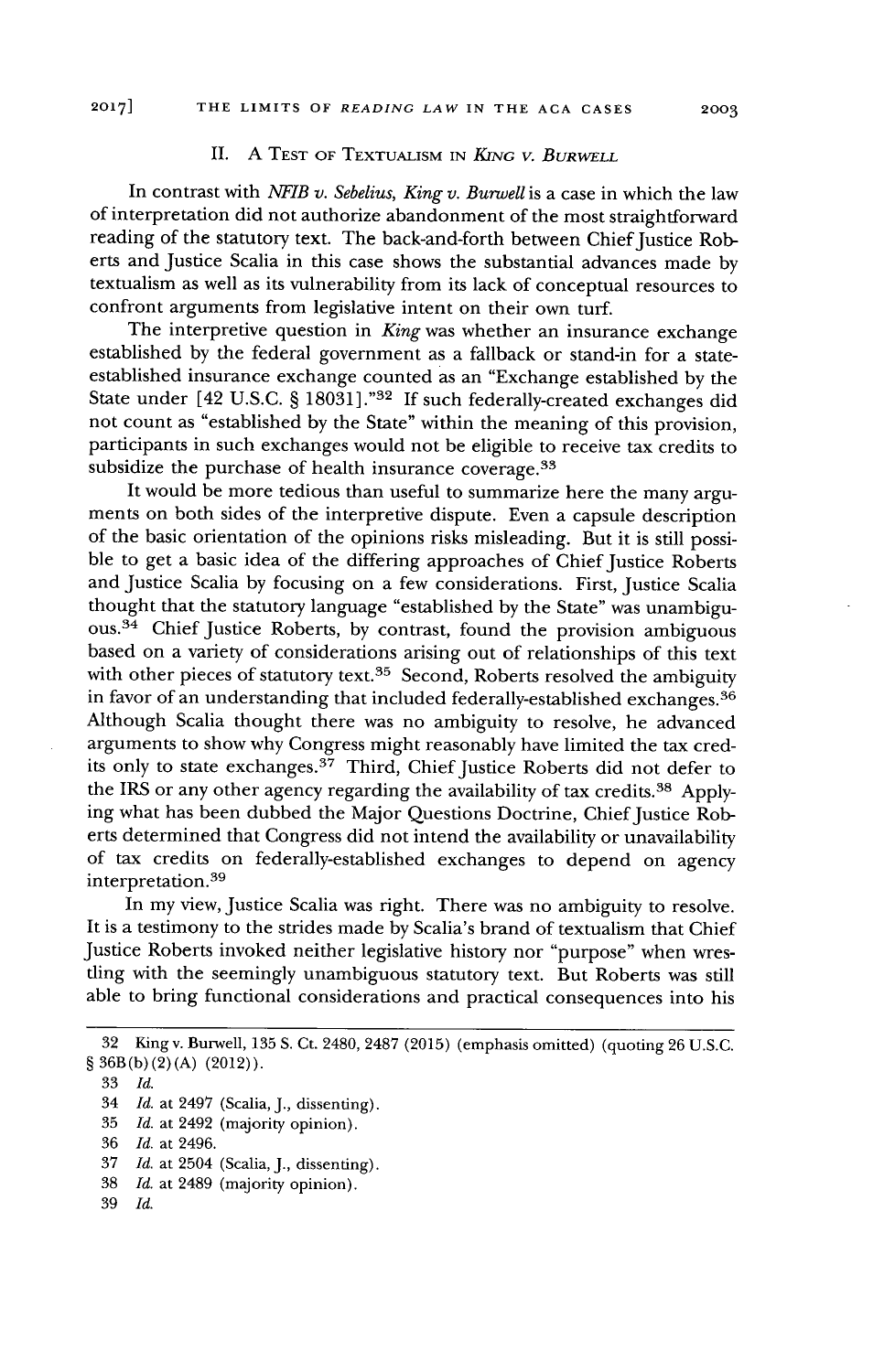framing of the issues and subsequent analysis. The organizing idea of his opinion for the Court is that "[a] fair reading of legislation demands a fair understanding of the legislative plan."<sup>40</sup> And while it appears as if the statutory analysis begins with the text, the analysis-opening statement that "[w] e begin with the text" does not show up until page nine of a twenty-one page slip opinion.<sup>41</sup> The preceding portion's background framing of the facts and the law nestles the textual analysis within a broader understanding of the "series of interlocking reforms designed to expand coverage in the individual health insurance market."<sup>42</sup>

Chief Justice Roberts never quite says it, but the sense that seemingly pervades his opinion for the Court is that the legislators who voted for the Affordable Care Act simply could not have wanted participants in the federally-established exchanges to be ineligible for tax credits. He comes close at times, but never speaks in terms of subjective intent. In generating the purported ambiguity of "established by the State," for example, Roberts uses statutory text to suggest that "the Act indicates that State and Federal Exchanges should be the same," which they obviously would not be if tax credits "were available only on State Exchanges."<sup>43</sup> And in resolving the purported ambiguity in favor of the more permissive reading allowing tax credits on federally-established exchanges, Roberts invokes precedent stating that "[a] provision that may seem ambiguous in isolation is often clarified by the remainder of the statutory scheme . . . because only one of the permissible meanings produces a substantive effect that is compatible with the rest of the  $law.^{"44}$ 

Justice Scalia's dissent includes a portion that persuasively answers the claim that allowing tax credits only on exchanges established by the State is incompatible with the rest of the law.<sup>45</sup> "No law pursues just one purpose at all costs," Scalia wrote, and "the Affordable Care Act displays a congressional preference for state participation in the establishment of Exchanges."46 Although the Court's precedent does authorize judicial correction of drafting errors, that is not a free-floating power. It kicks in only "when it is patently obvious to a reasonable reader that a drafting mistake has occurred."<sup>47</sup> That standard was nowhere close to being met. Nor was the statutory language eligible for an absurdity-based escape from the obvious import of the enacted text. That path is open to the interpreter only when the "absurd result" is "a consequence 'so monstrous, that all mankind would,

<sup>40</sup> *Id.* at 2496.

<sup>41</sup> King v. Burwell, No. 14-114, slip op. at 9 (U.S. June 25, 2015).

<sup>42</sup> *King,* 135 S. Ct. at 2485.

<sup>43</sup> *Id.* at 2491.

<sup>44</sup> *Id.* at 2492 (quoting United Sav. Ass'n of Tex. v. Timbers of Inwood Forest Assocs., Ltd., 484 U.S. 365, 371 (1988)).

<sup>45</sup> *Id.* at 2502-05.

<sup>46</sup> *Id.* at 2504.

<sup>47</sup> *Id.* at 2504-05.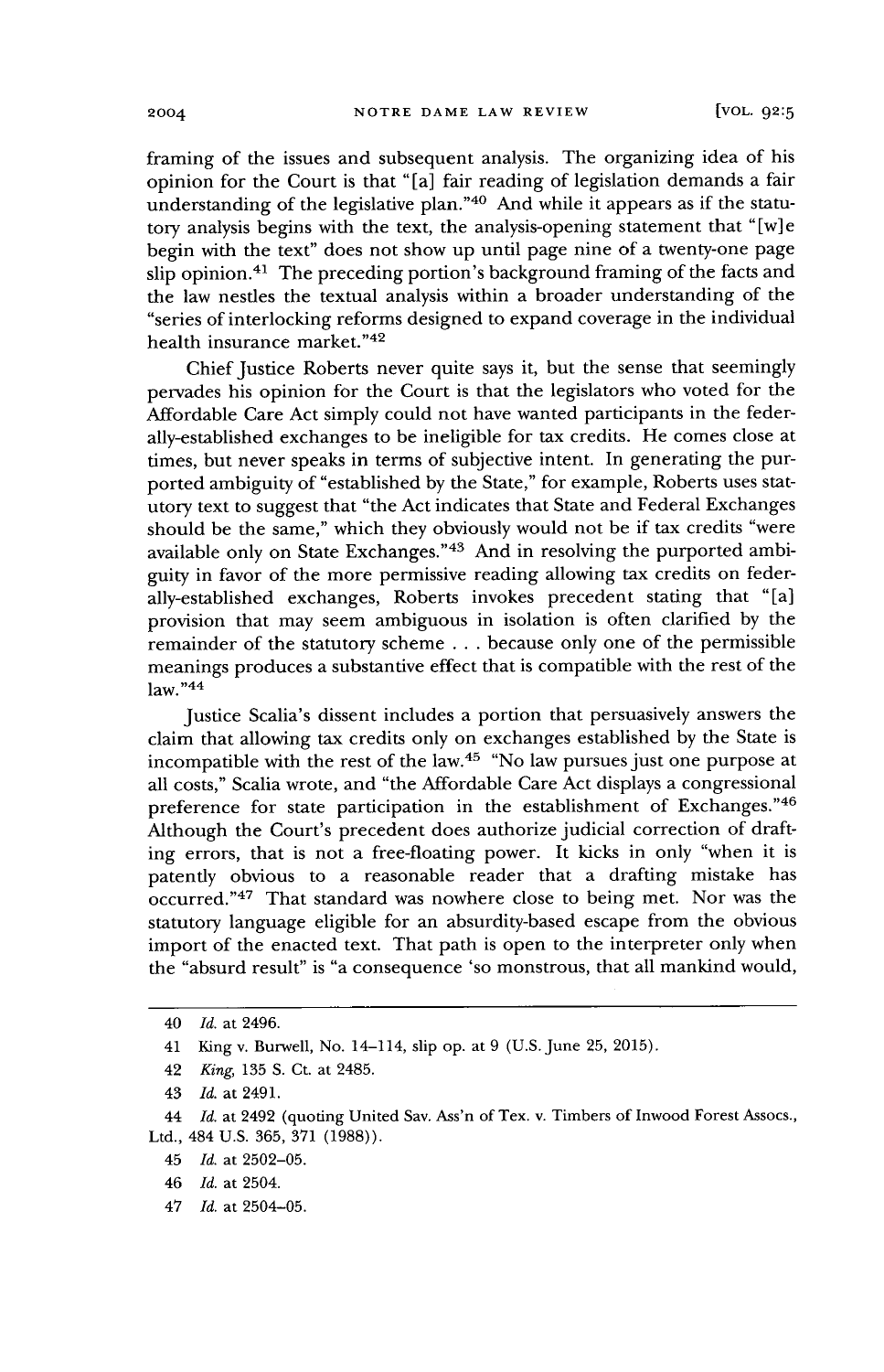without hesitation, unite in rejecting the application.'"<sup>48</sup> Because it was "entirely plausible that tax credits were restricted to state Exchanges deliberately-for example, in order to encourage States to establish their own Exchanges"-this demanding standard for departure from the text was not satisfied.<sup>49</sup>

In contrast with the applicable law of interpretation in *NFIB v. Sebelius,* which required a thumb on the scale in favor of the saving construction from the outset, the law of interpretation in *King v. Burwell* required judges to keep their hands off unless the purported drafting mistake or absurdity rose to a very high level of unreasonableness. Like the constitutional-doubt canon, these rules authorize departure from the most straightforward reading of the statutory text. But their thresholds for departure are very high, and should not have been crossed in *King.*

The idea that the statute was ambiguous in a manner fit for reasonable resolution **by** an agency required something of a lower threshold showing. But Chief Justice Roberts was right that the availability of tax credits on federally-established exchanges was not something that Congress left for agency resolution. He was wrong that the statute actually authorized such credits.

The strength of Justice Scalia's textualism can be seen in Judge Griffith's opinion for the **D.C.** Circuit in resolving a challenge identical to the one later resolved by the Supreme Court in *King.*<sup>50</sup> Judge Griffith refused to ignore the statutory text "in favor of assumptions about the risks that Congress would or would not tolerate-assumptions doubtlessly influenced **by** hindsight." $51$  This move would in effect substitute the court's judgment for Congress's, but "[t]he role of th[e] [c] ourt is to apply the statute as it is writteneven if we think some other approach might 'accor[d] with good **policy." <sup>52</sup>**

This **D.C.** Circuit decision contrasts with the Fourth Circuit decision reviewed **by** the Supreme Court in *King.<sup>5</sup> <sup>3</sup>*In that opinion, Judge Gregory acknowledged the strength of the textual argument, but concluded that the statute was ambiguous and resolved the case based on agency deference under *Chevron.*<sup>54</sup> Judge Griffith, by contrast, invoked the Court's recent statement that "an agency may not rewrite clear statutory terms to suit its own sense of how the statute should operate."<sup>55</sup> He then added: "And neither may we."56

It is sound practice for readers of judicial opinions to get their guard up whenever a court invokes *Marbury v. Madison* to say it is just doing its duty to

- **53** King v. Burwell, **759 F.3d 358** (4th Cir. 2014).
- 54 *Id.* at **368-72.**

<sup>48</sup> *Id.* at **2505** (quoting Sturges v. Crowninshield, **17 U.S.** (4 Wheat.) 122, **203 (1819)).** 49 *Id.*

**<sup>50</sup>** Halbig v. Burwell, **758 F.3d 390 (D.C.** Cir. 2014).

**<sup>51</sup>** *Id.* at 411.

**<sup>52</sup>** *Id.* (second, third, and fourth alterations in original) (quoting Burrage v. United States, 134 **S.** Ct. **881, 892** (2014)).

**<sup>55</sup>** *Halbig,* **758 F.3d** at 411 (quoting Util. Air Reg. Grp. v. Envtl. Prot. Agency, 134 **S.** Ct. 2427, 2446 (2014)).

**<sup>56</sup>** *Id.*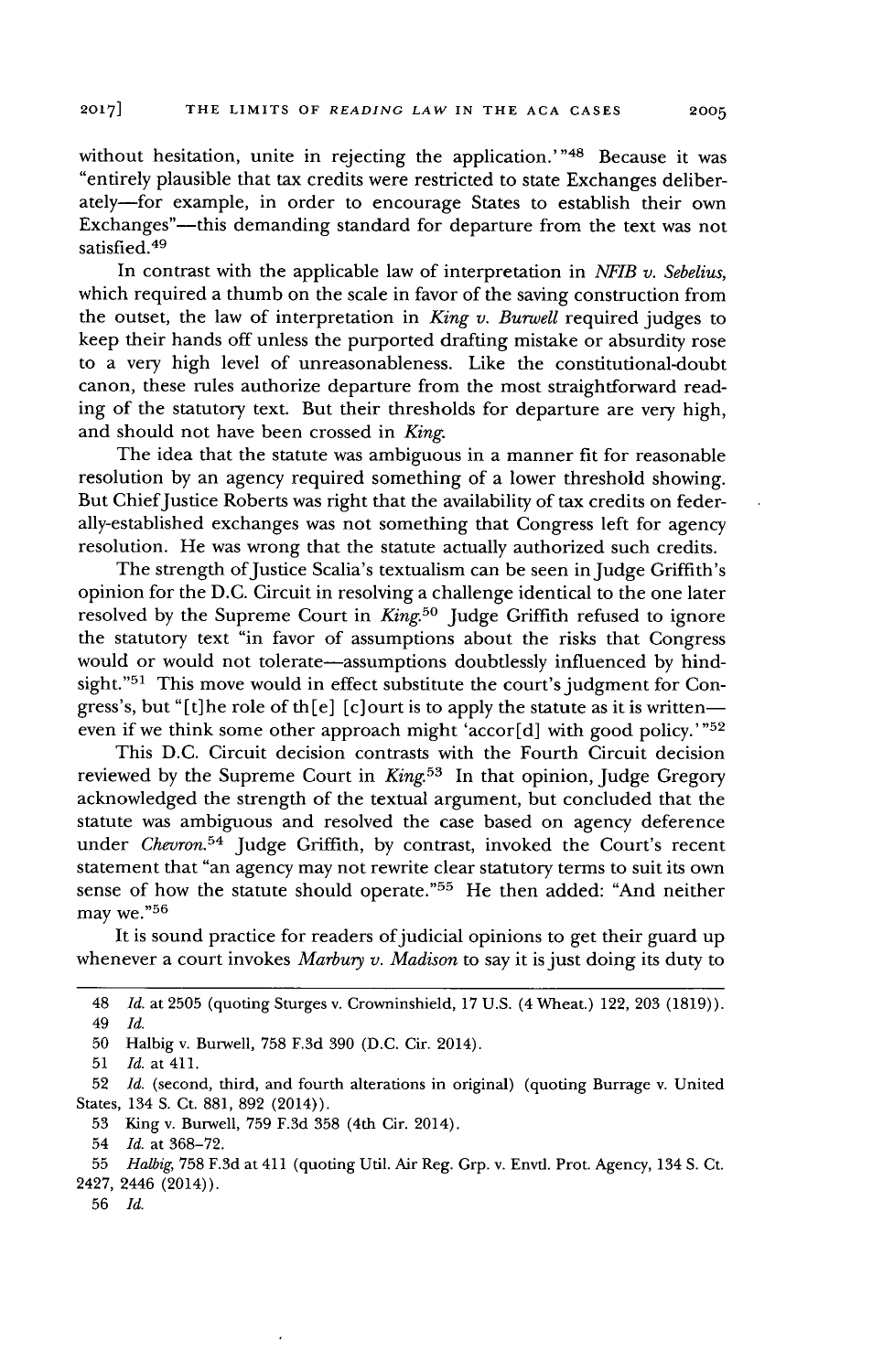say what the law is. The invocation is sometimes an indication that something else is going on. And so it was when Chief Justice Roberts quoted Mar*bury* in *King.<sup>57</sup>*That quotation came shortly after his quotation of language from an earlier case cautioning that "[r] eliance on context and structure in statutory interpretation is a 'subtle business, calling for great wariness lest what professes to be mere rendering becomes creation and attempted interpretation of legislation becomes legislation itself."<sup>58</sup> This quotation was cleaned up from its actual context. In it, Justice Frankfurter warned against a different practice, one that accurately describes the interpretive approach of the *King* majority, "wherein meaning is sought to be derived not from specific language but by fashioning a mosaic of significance out of the innuendoes of disjointed bits of a statute."<sup>59</sup>

The Justices in the *King* majority would not have engaged in that enterprise if they had shared Justice Scalia's confidence in relying on the simple words "established by the State."<sup>60</sup> In the end, though, there was nothing "subtle" about the Court's functional rewriting of the statute. It really seems best understood as a purposivist enterprise shaped by the conviction that the statutory language "established by the State" was an oversight that should have been cleaned up by Congress. In effect, the Court decided to correct a legislative mistake even while disclaiming that it was doing just that.

### III. AN **INTENTIONALIST** IMPROVEMENT **ON TEXTUALIST** PRACTICE **IN** *KING*

Justice Scalia's dissent in King would have been stronger if he had been able to confront Chief Justice Roberts's "legislative plan" appeal head-on by reference to the actual legislative intent that should count for statutory interpretation.<sup>61</sup> But Scalian textualism has no place for legislative intent, which it treats as a dangerous fiction.

Textualist critics of legislative intent are right inasmuch as many who use the concept get it wrong in a particular way—by viewing it as a kind of aggregate, as the sum of or overlapping content of individual mental states of legislators voting in favor of enacting a proposal. To understand legislative intent as an aggregate is not the only way to do it, though; nor is it the best. And the idea of legislative intent is valuable because it helps explain why the act of legislating is reasonable. Rather than discarding the concept entirely, a better response is to replace a defective concept of legislative intent with a correct one.

The scholarship of Richard Ekins helps show the way. In his book *The Nature of Legislative Intent,* Ekins sets forth an approach to statutory interpretation that one reviewer has dubbed "Intentionalism Justice Scalia Could

<sup>57</sup> King v. Burwell, 135 S. Ct. 2480, 2496 (2015).

<sup>58</sup> *Id.* at 2495-96 (quoting Palmer v. Massachusetts, 308 U.S. 79, 83 (1939)).

<sup>59</sup> *Palmer,* 308 U.S. at 83.

<sup>60</sup> *King,* 135 S. Ct. at 2496-97 (Scalia, J., Thomas, J., & Alito, J., dissenting).

<sup>61</sup> *See id.* at 2496 (majority opinion).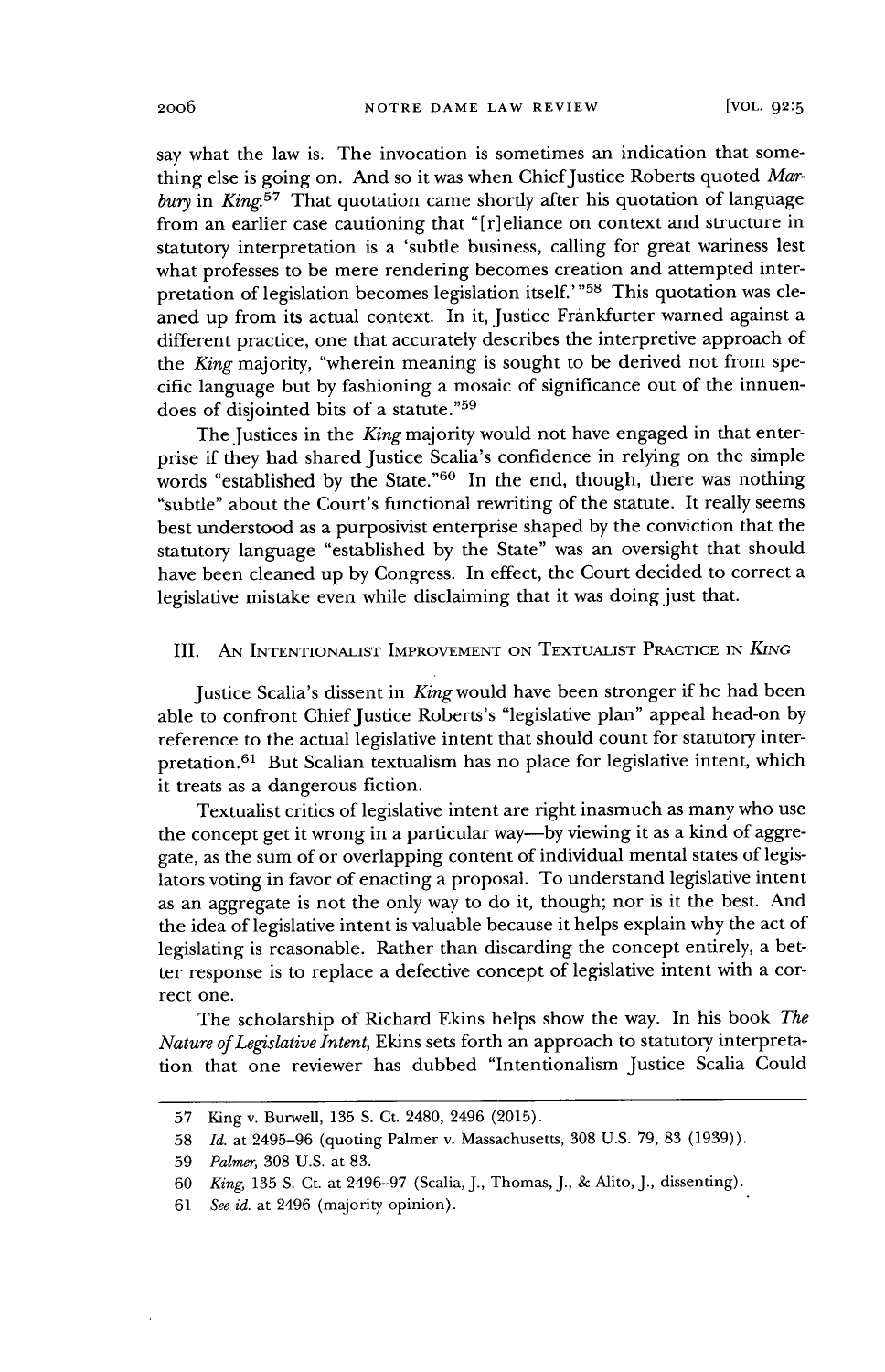Love."<sup>62</sup> It is a promising place to start in putting textualist practice on a firmer jurisprudential footing.

According to Ekins, legislative intent is an actual group intent to take a particular action that changes the content of the law in response to reasons for action. The legislature exercises legislative authority through the making and promulgation of a choice, and interpreters should "aim to understand the reasoned choice that finds expression in [the legislature's] intended meaning."<sup>63</sup> That "intended meaning" is how the legislature "formulates the set of propositions it intends to introduce into the law."64

The search for this intended meaning does not call for investigation into the legislators' internal mental states, although the intention that counts is subjective. The intent that Ekins identifies in a particular legislative act is a function of the standing intent of the legislative body to enact into law the propositions of law that follow from the enactment of legislative proposals for action voted on by the legislative body. It is the "fully actual and subjective"<sup>65</sup> intention common to *all* legislators, and not just those in the majority, to act jointly on the "open proposal" before the legislature as the legislators vote on it.<sup>66</sup> At the same time that Ekins insists on the legislators' actual subjective intention regarding the enactment (or not) of the open proposal at the time of voting, he acknowledges a sense in which the content of the legislative proposal at the time of voting can "be said to be objective."<sup>67</sup> "What is open to them," Ekins writes, "may, at the risk of confusion, be said to be objective, because the content of the proposal turns on how it is reasonably to be understood." 6 8

By supplying more precise content to the idea of legislative intent that should be operative in statutory interpretation, Ekins's intentionalism speaks some of the same language as Chief Justice Roberts in his invocation of the "legislative plan."<sup>69</sup> At the same time, Ekins's use of "legislative plan" is more precisely specified than Roberts's. Ekins aims the interpreter toward the full content of the complex means-end relationships within the actual proposal enacted by the legislators' votes.

- 66 *Id.* at 271.
- 67 *Id.* at 231.
- 68 *Id.*
- 69 *Id.* at 275.

<sup>62</sup> *See* Hillel Y. Levin, *Intentionalism Justice Scalia Could Love,* 30 **CONST. COMMENT.** 89 (2015). One reason for this designation is that Ekins argues against judicial reliance on legislative history. *Id.* at 96-97. More generally, Ekins's identification of an objective understanding of the content of the legislative proposal open for adoption by the legislature coheres with textualists' insistence on the reasonable import of statutory text at the time of adoption, considered apart from the subjective perceptions of individual legislators. As we shall see, however, there are aspects of Ekins's intentionalism that Justice Scalia would not love. *See id.* at 97 (discussing Ekins's limited allowance of "equitable interpretation").

<sup>63</sup> EKINS, *supra* note 11, at 247.

<sup>64</sup> *Id.* at 246.

<sup>65</sup> *Id.* at 231.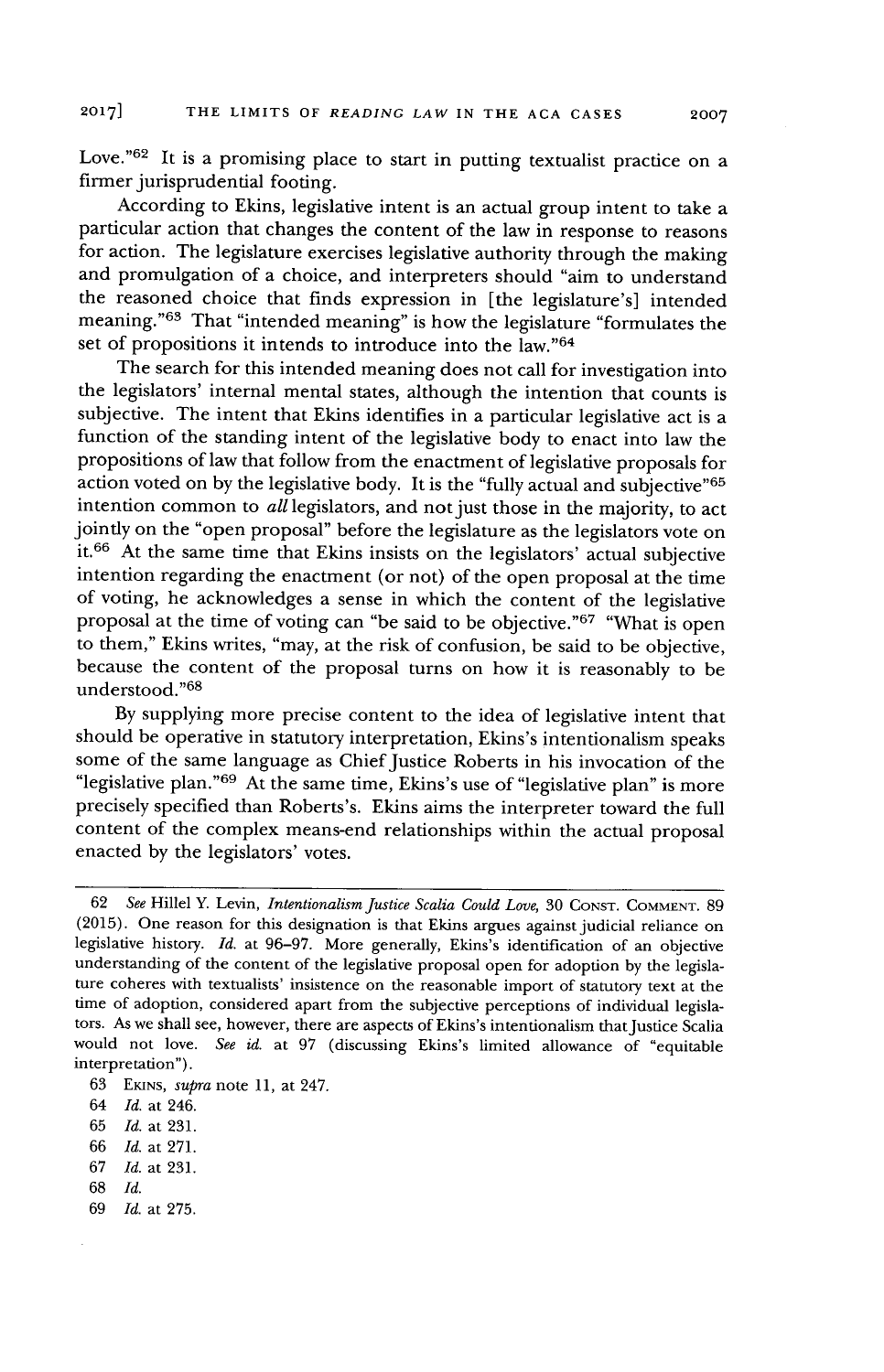As applied to *King,* it may seem strange that a form of interpretive intentionalism could ground a conclusion that the relevant intended meaning regarding the availability of tax credits was something that not a single legislator may have subjectively intended at the time of voting. But that may show only that legislators were not doing their job that well. By voting for or against the Affordable Care Act, legislators in the House of Representatives and in the Senate signified by their "yes" or "no" votes an actual intention that the proposal open for adoption be enacted (or not) into law. Legislators voting "yes" may also have had the subjective intention that there be additional clean-up of the proposal in a conference committee that never ended up meeting.<sup>70</sup> But they nonetheless all voted for the plan as set forth in the actual proposal that they voted to enact into law.

Because the object of interpretation for the intentionalism developed by Ekins is "the reasoned choice that finds expression in [the legislature's] intended meaning," the interpreter should be open to the possibility that the two diverge.<sup>71</sup> That is, "in some exceptional, *unforeseen* cases the reasoned choice on which the legislature acts [may come] apart from the legislature's intended meaning."72 Ekins argues that, in such circumstances, "the reasoned choice is authoritative and should be taken to qualify or extend the law otherwise made out by the intended meaning." $73$  The interpreter "should *recognize* exceptions or extensions to the statute's intended meaning in such cases," Ekins contends, because "what the legislature acts to make law is the set of propositions articulated in its intended meaning, taking that meaning as qualified by reference to its reasoned choice, a qualification which is apparent in exceptional cases."<sup>74</sup>

Now we have come to an aspect of Ekins's intentionalism that Justice Scalia would emphatically not love: openness to "equitable interpretation."75 Depending on how narrowly or broadly one defines the set of circumstances in which recourse can be had to the reasoned choice behind or underneath the intended meaning of the legislature's words, the availability of "equitable interpretation" could end up giving away much of the interpretive formalism that Scalian textualism provides.

The most important qualification that Ekins places on the availability of equitable interpretation is that it be limited to "exceptional, *unforeseen* cases."76 Only in such cases, he contends, "is it possible for intended mean-

74 *Id.*

76 *Id.* at 275.

<sup>70</sup> *See* Abbe R. Gluck, *Imperfect Statutes, Imperfect Courts: Understanding Congress's Plan in the Era of Unorthodox Lawmaking,* 129 HARv. L. REV. 62, 78 (2015) (explaining that senators may have thought that their vote was a preliminary one that would move the legislation to the House and to a two-chamber conference committee before a final vote by each chamber, but this did not happen because an intervening election reduced the Senate Democrats' super-majority and the House had to accept the Senate version as final).

<sup>71</sup> EKuNS, *supra* note 11, at 247.

<sup>72</sup> *Id.* at 275.

<sup>73</sup> *Id.*

<sup>75</sup> *Id.* at 275-84.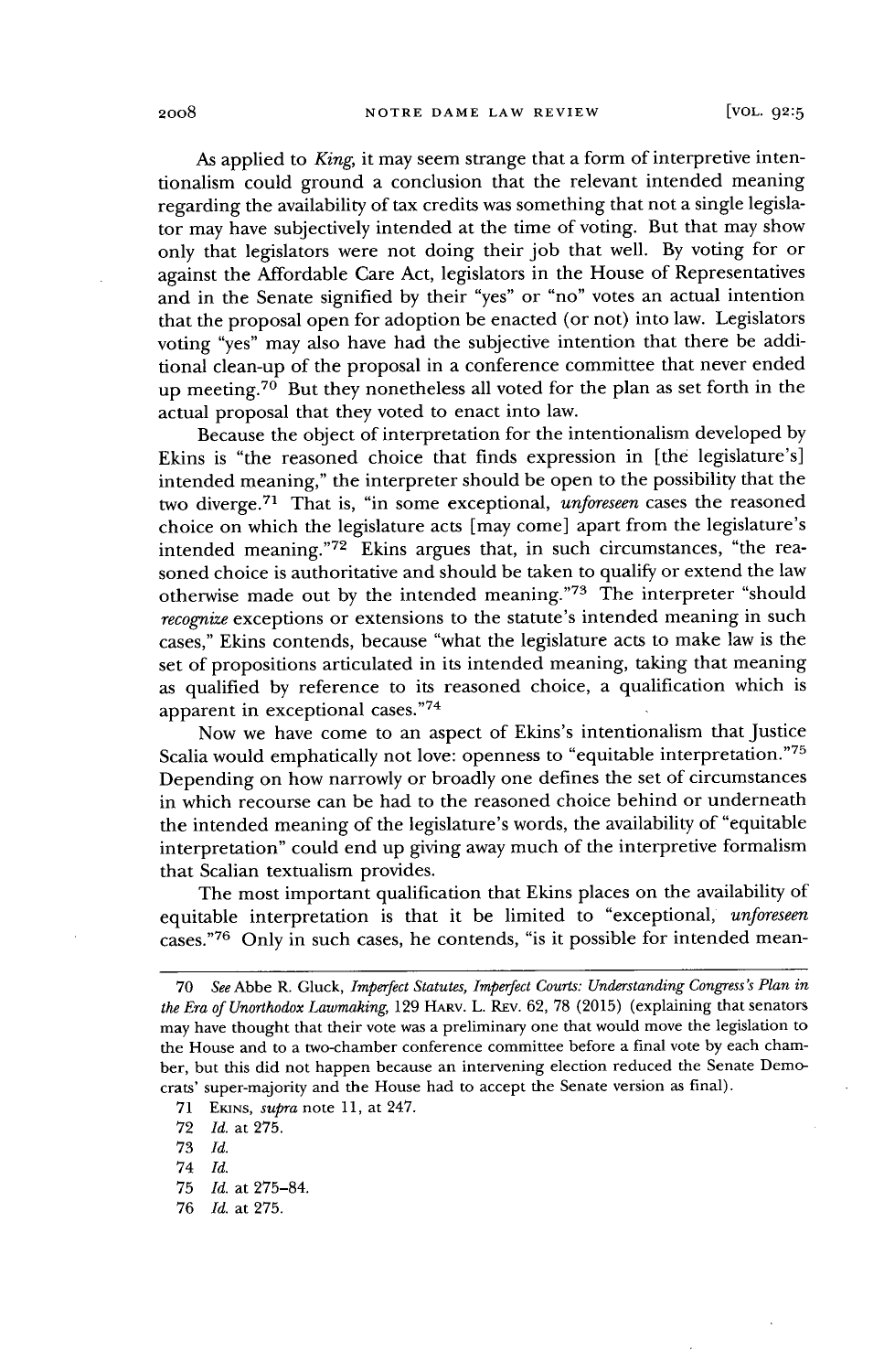ing and reasoned choice to diverge."77 It is reasonable, I contend, for the interpreter to limit "exceptional, unforeseen cases" to those that result from "[t]he legislative predicament" of needing "to make law despite limited foresight."78 This qualification would not include mistakes that result from simple inattention to the details of a complex legislative proposal. As Ekins argues, "it is reasonable to presume that enactments are drafted (and considered, adopted) with the specific intention that the legislature's intent in enacting them be sufficiently intelligible to any competent lawyer who reads them, without reference to the deliberative record."<sup>79</sup> After all, "the intention of the assembly is constituted by the proposal for action that is open to the legislators and on which they jointly act."80

This formulation makes clear why "equitable interpretation" would have been inappropriate in *King v. Burwell.* The idea that the actual plan voted on by Congress is one that included tax credits for participants in federally-established exchanges was not a straightforwardly apparent interpretation of the proposal open for consideration. Legislators may have subjectively intended to make credits available on federal and state exchanges alike-if they even subjectively thought about it then at all. But any "competent lawyer" who examined the open proposal that Congress adopted as the Affordable Care Act would have recognized that the plan expressed in the legislation would need to be changed to accomplish that objective.<sup>81</sup>

The mismatch between legislators' subjective beliefs about the availability of tax credits and what the legislation actually provided-if mismatch there was-stemmed from inattention rather than lack of foresight. The need for a rule about the availability of tax credits was both anticipated by Congress and addressed in the legislation. Individual legislators may not have attended to this detail themselves, and none of them may have anticipated the extent to which states would be unwilling to cooperate by setting up exchanges. But the legal content of the proposal they enacted into law does not depend on the extent of individual inattention or poor predictions about the extent to which fallback federal exchanges provided by the legislation would be needed. To paraphrase Chief Justice Roberts, a fair reading of legislation requires a fair reading of the *legislated* plan. The Court should have acted as if Congress had fully accomplished the legislative deed.

#### **CONCLUSION**

Whether Chief Justice Roberts or Justice Scalia had more legally sound opinions in each of the Affordable Care Act cases are ultimately questions of law, not theory. The same is true for the question whether any of the Justices are right or wrong in any of the cases they decide. And judges should not

81 *Id.* at 270.

<sup>77</sup> *Id.* at 276.

**<sup>78</sup>** *Id.*

<sup>79</sup> *Id.* at 270.

<sup>80</sup> *Id.* at 269-70.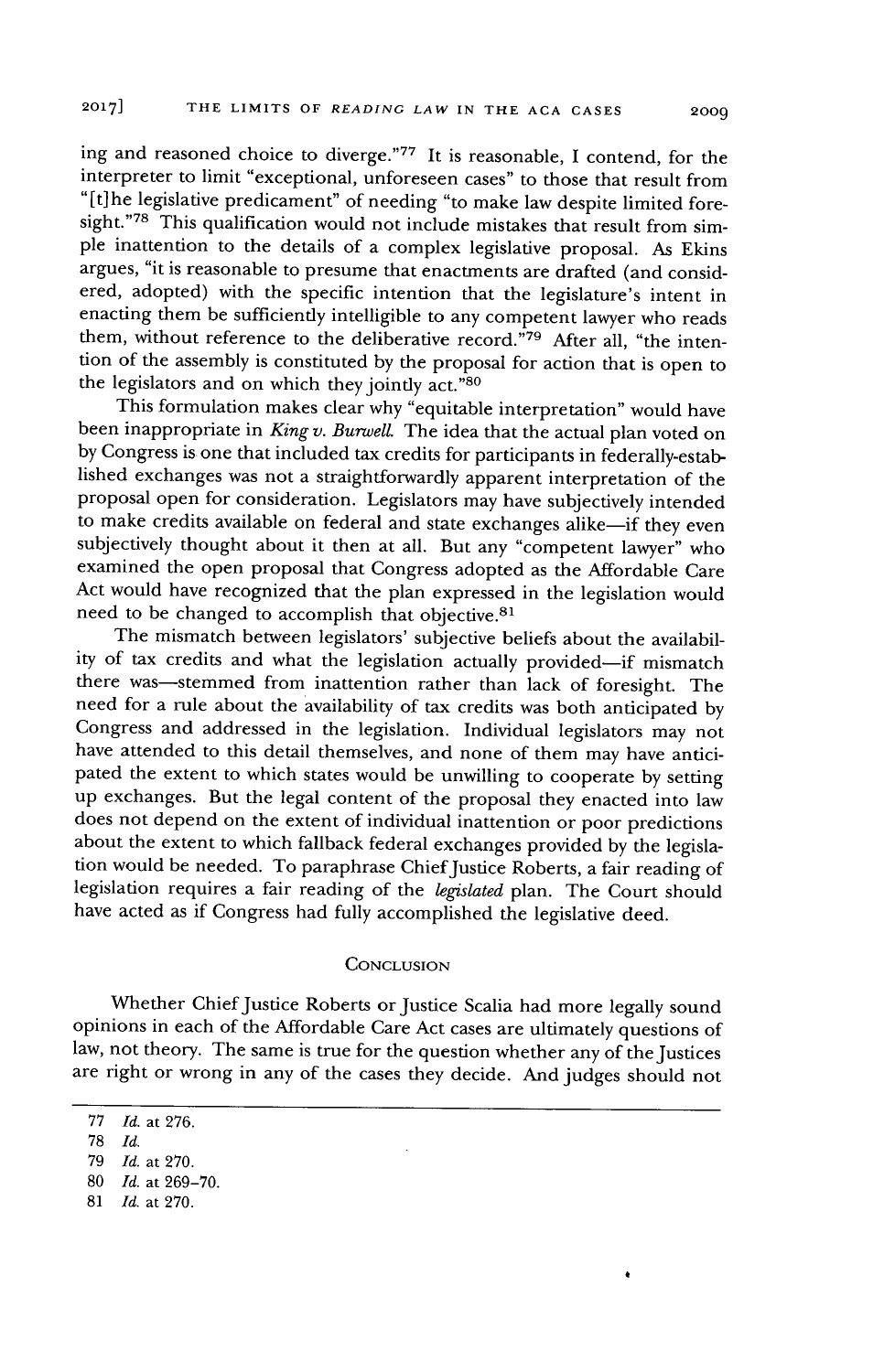confuse theories of statutory interpretation with the law of statutory interpretation. The proper legal disposition in *NFIB v. Sebelius,* for example, turned not on textualism but on the "reasonable" and "fairly possible" standards supplied by precedent implementing the constitutional-doubt canon.<sup>82</sup>

While the difference between law and theory of law is real, the two are not always separate. The law of interpretation is largely uncodified and has pieces that can point in different directions in cases. Chief Justice Roberts and Justice Scalia both accurately quoted precedents on interpretation in their opinions in *King v. Burwell,* for instance. In doing so, they were not only marshaling authorities for resolving that particular case, but also drawing on and building up more general approaches to statutory interpretation. This is how the law of interpretation develops.

Over the course of his judicial career, Justice Scalia transformed the way that lawyers and judges approach the enterprise of statutory interpretation.<sup>83</sup> Given this remarkable success, is there not something odd about harping here on dissents from two "big cases" in recent years and advancing a form of intentionalism as better grounding in theory for securing the advances made by Justice Scalia's textualism in practice? Not at all. Indeed, it is a tribute to Justice Scalia's legacy that this is exactly how he would have it (though he would undoubtedly have preferred to have seen his opinions carry the day in more big cases).

Evaluation of judicial development of the law of interpretation requires reference both to the actual legal regime in which the judges operate, as well as central-case or ideal-type accounts of adjudication and interpretation and legislation appropriate for those regimes. The actual legal regime may depart from the central case in ways that actors within the system must treat as authoritative. When that happens, of course, the judge must follow along. But the choice is not always clear-cut, particularly in cases that end up being resolved at the Supreme Court of the United States.

The tension between central-case judging and judging within the confines of the separation of powers of one's actual regime can be seen in both NFIB *v. Sebelius* and *King v. BurwelL* Justice Scalia's *King* dissent was correct because it was closer to the central case of interpretation-relying not on some gestalt conception of a workable plan, but rather on an understanding of the legislative proposal open for adoption and then intentionally adopted into law through the act of voting. The *NFIB v. Sebelius* interpretation by Chief Justice Roberts was correct for a different reason. It took the right output from a straightforward interpretive approach and then placed a heavy thumb on the scale to yield a different operative understanding. This was a

<sup>82</sup> NFIB v. Sebelius, 132 S. Ct. 2566, 2594 (2012).

<sup>83</sup> Because of Justice Scalia's intellectual leadership regarding the law of interpretation, "the connection between statutory text and judicial interpretations of it has tightened substantially .... That is no small legacy." BAR OF THE **SUPREME COURT** OF **THE** U.S., **RESO-LUTIONS** OF THE BAR OF THE **SUPREME COURT** OF THE **UNITED STATES** IN APPRECIATION **AND** GRATITUDE FOR THE LIFE, WORK, **AND** SERVICE OF JUSTICE **ANTONIN SCALIA** (2016), https:// www.supremecourt.gov/pdf/Scalia\_Resolution.pdf.